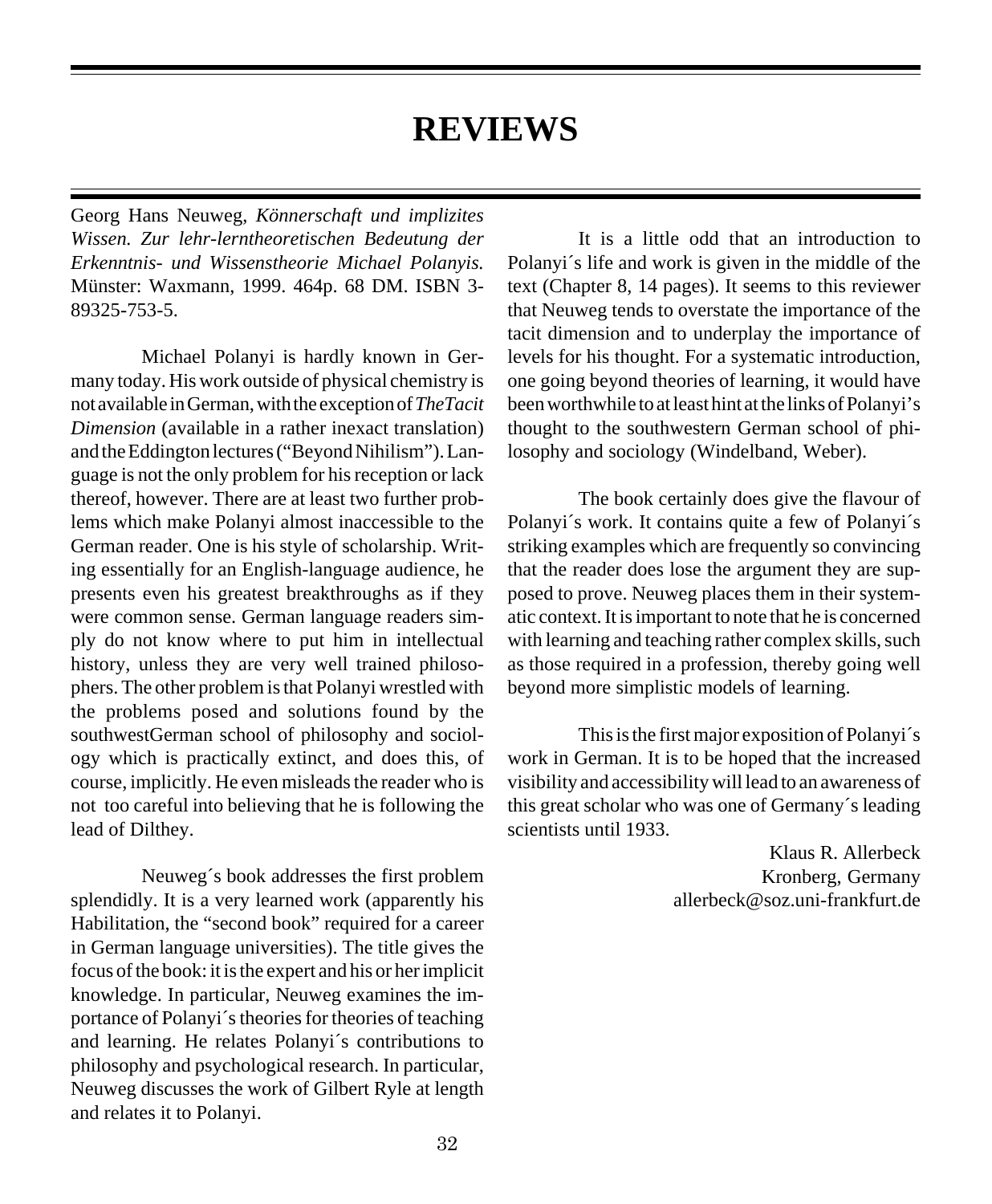Jeffrey Wattles, *The Golden Rule*. New York: Oxford University Press, 1996. Pp.  $x + 257$ . \$19.95, paper. ISBN: 0-19-511036-6.

Wattles seeks to "erode our familiarity" with the so-called Golden Rule so as to assess its value as a philosophy of life (8-9). He does so by providing what he calls histories of the Golden Rule, beginning with Confucian teachings and ending with twentieth century western philosophy and theology. Although he does some cross-cultural work, the bulk of his summaries deal with western culture. Upon reading the history, he tells a story of an ethic rooted in ancient cultures that grows until criticized under the microscope of modernity, from whence some efforts to reclaim and rehabilitate the ethic have been made in liberal theology, psychology, ethics and phenomenology. While the bulk of this book is devoted to summary of what other people have said about the Golden Rule, Wattles does think that criticisms of the Golden Rule can be successfully refuted and that it can be a useful part of an ethic. The last section of the book thus contains his constructive ethic. An ethic of the Golden Rule, for Wattles, is at least religion-friendly. It is an ethic that understands that agents are people who are embedded in relationships and their sociohistorical context. It takes the rule as what, at first, seems intuitively obvious but leads the person onto the pathway of intellectual, emotional and spiritual growth. It is thus an ethic of character development.

Although Wattles does not describe himself in these terms, he supports an ethic of character. He is to be commended for attending to the moral importance of imagination, empathy and our emotional capacities in general, themes that Polanyians will find congenial. He rightly recognizes that emotions are not enemies to be overcome, but resources for living well that need exercise and training, just like our intellectual powers. The book is clearly-written, effectively organized and impressively wide-ranging. If there are deficiencies, one might wish that he engaged more contemporary post-modern thinkers and offered less summary and more of his own critical analyses along

the way. Nonetheless, Wattles provides an excellent and useful resource for anyone interested in the Golden Rule that could profitably be used in upper-level religion and philosophy classes.

> Paul Lewis High Point, NC lewis@highpoint.net

## **WWW Polanyi Resources**

**The Polanyi Society has a World Wide Web site at http://www.mwsc.edu/~polanyi/. In addition to information about Polanyi Society membership and meetings, the site contains the following: (1) the history of Polanyi Society publications, including a listing of issues by date and volume with a table of contents for recent issues of** *Tradition and Discovery***; (2) a comprehensive listing of** *Tradition and Discovery* **authors, reviews and reviewers; (3) information on locating early publications; (4) information on** *Appraisal* **and** *Polanyiana,* **two sister journals with special interest in Polanyi's thought; (5) the "Guide to the Papers of Michael Polanyi" which provides an orientation to archival material housed in the Department of Special Collections of the University of Chicago Library; (6) photographs of Michael Polanyi.**